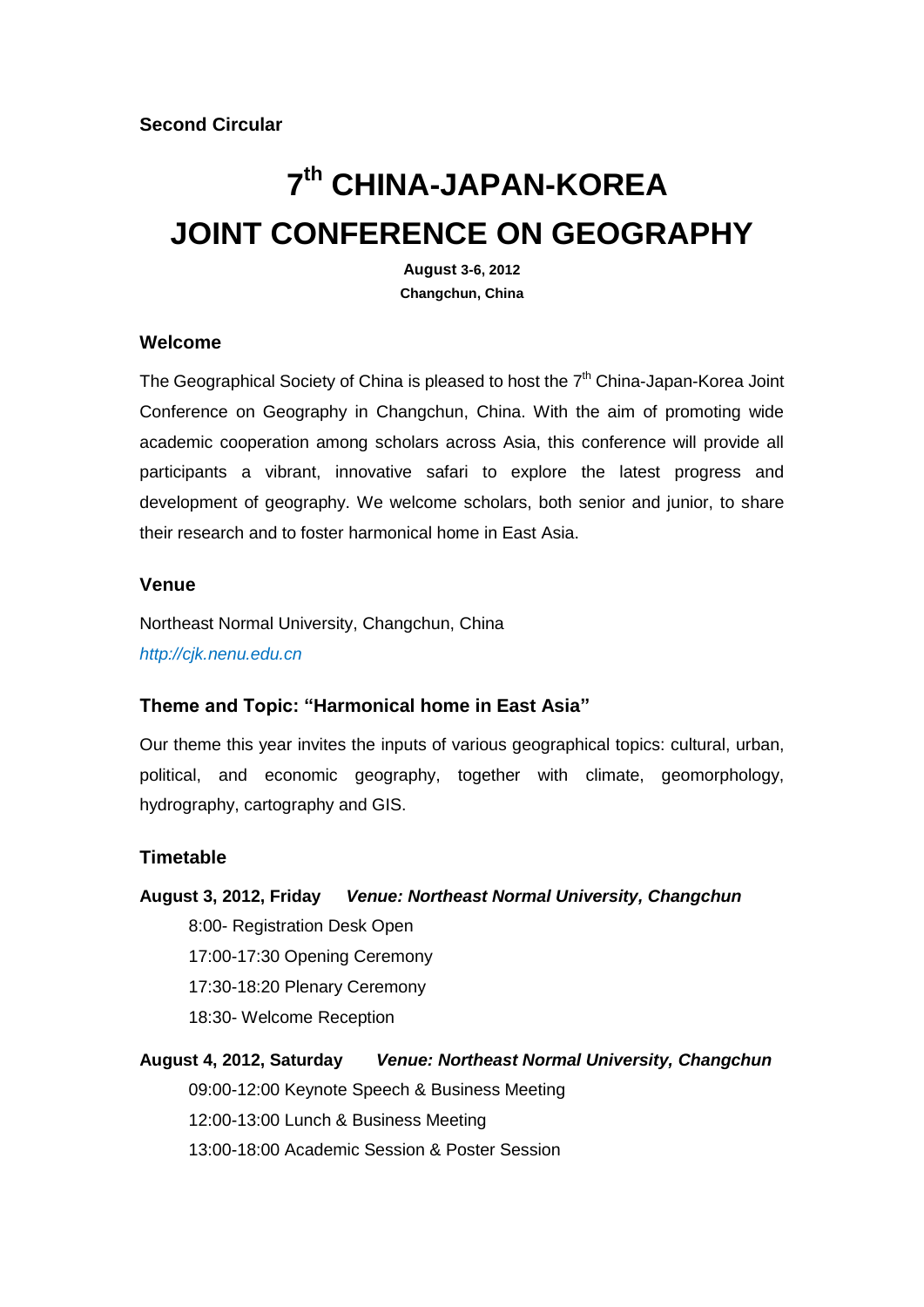#### **August 5, 2012, Sunday** *Venue: Northeast Normal University, Changchun*

09:00-11:40 Academic Sessions 12:00-13:00 Lunch 13:00-17:30 Academic Sessions 18:00- Banquet Dinner

**August 6, 2011, Monday** *Excursion (Changchun area)* 8:00-18:00 Field Trip 18:30- Farewell Dinner

#### **Official Language - English**

#### **Registration**

Complete the registration form and send to *cjkhy2012@163.com*

#### **Abstracts**

Submit an abstract (maximum of 500 words) of your paper or poster presentation in Microsoft Word document format to *cjkhy2012@163.com*. After receiving your abstract, the committee will issue you an acceptance letter.

#### **Poster Presentation**

For details about poster presentation requirements, please visit the conference web page.

#### **Important Deadlines**

Registration: June 15, 2012 Abstract Submission: June 30, 2012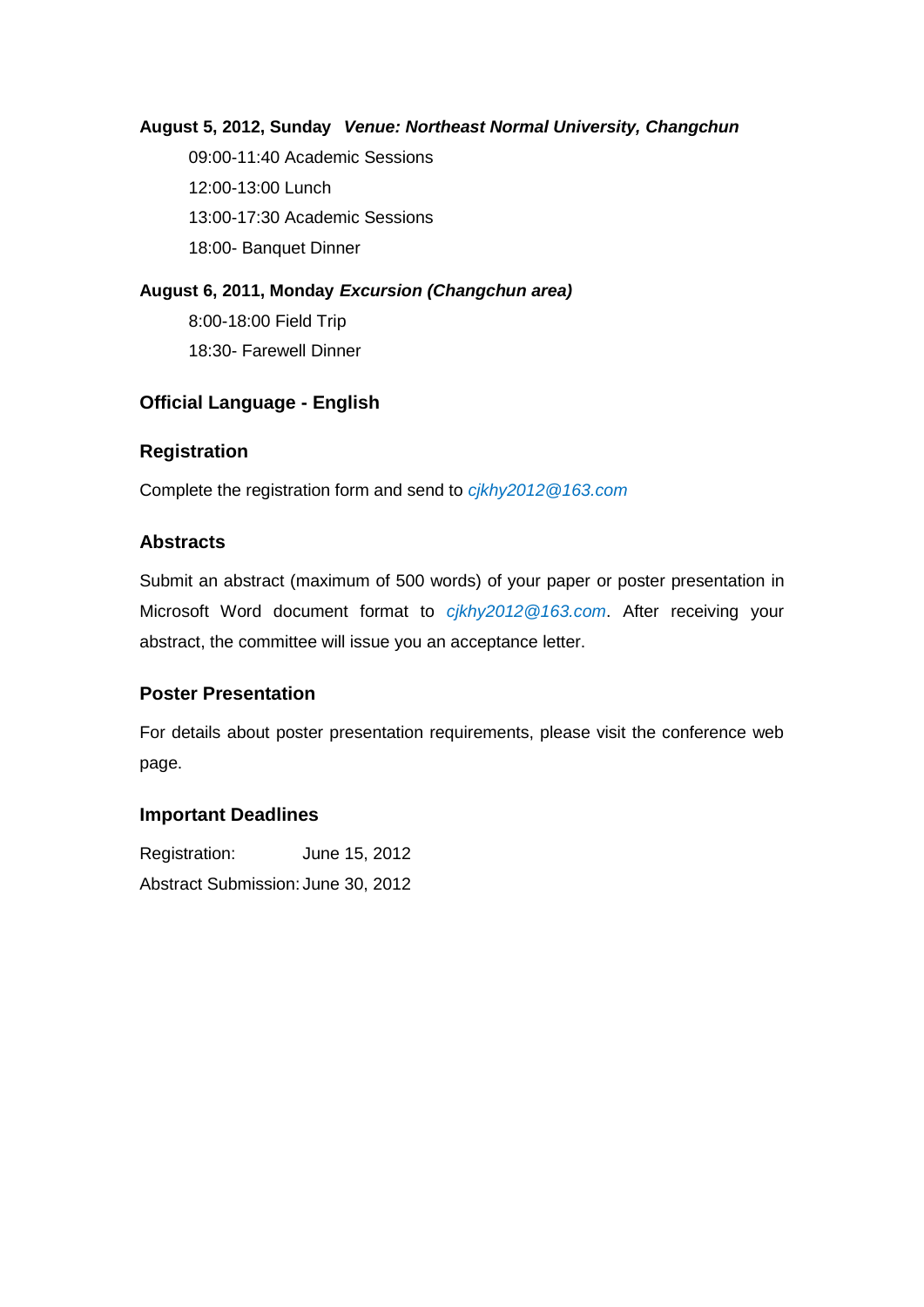#### **Field Trip**

#### **August 6, 2012, Monday, 10:00-18:00 (Old and New Landscapes in Central Changchun: First Automobile Workshop–The International Sculpture Park–Jingyue Lake Park)**

Built in 1953 and put into operation in 1956, First Automobile Workshop (FAW) created a new history of China"s auto industry. After 50 years of development, the enterprise has undergone tremendous changes. Three bases, North, Northeast and Southwest, have been built up. Rooted in northeast China, FAW has successfully developed across China and facing overseas, so that the First Automobile Workshop has become one of the largest automobile enterprises of China.



Changchun World Sculpture Park is a sculpture theme park comprised by contemporary sculptures and showing various sculpture art genres. Adhering to the cultural taste of modern sculpture and holding the concept of integrating the traditional natural landscape garden construction technique, the Park represents the natural landscape garden-style sculpture park with future culture. By making full advantage of the natural environmental condition, mixing the traditional park mood and modern design concept, the Park has formed its unique feature. With its number of works, variety of art styles, and the high level of the art works, Changchun World Sculpture Park can be world class.

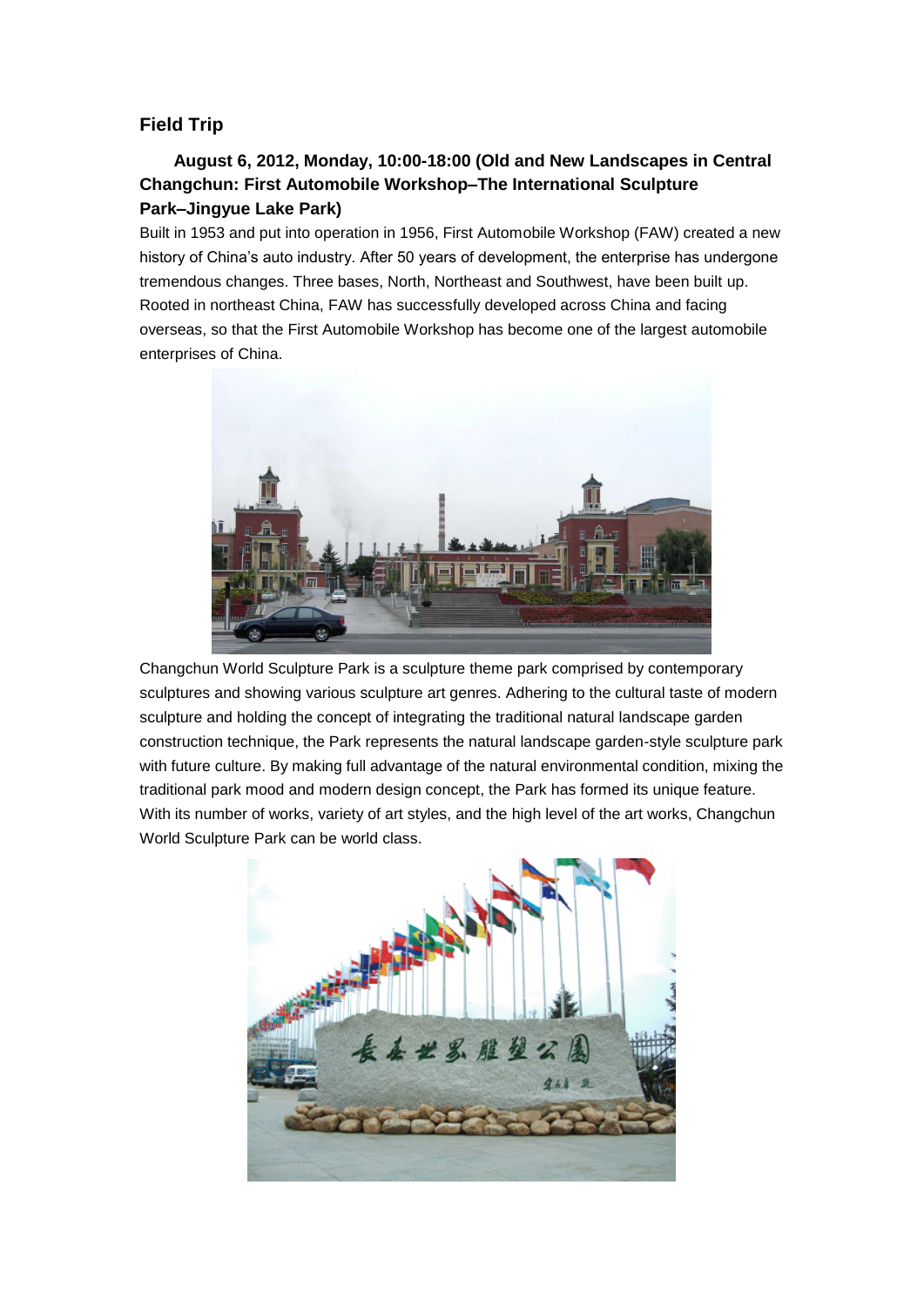Jingyue Lake Park is a national AAAAA level forest park, known as "Asia"s first artificial woodlands". Located in the transition part between the eastern mountain and western grassland in Jilin province, it is on the low hills of the Changbai Mountain Range, with the altitude ranges from 220-406m. The scenery there is gorgeous and fantastic all year round; meanwhile, it can provide the services like restaurant, vacation, entertainment, fitness, etc. The Jingyue Lake Park has developed into an integrated, multi-functional and high-taste scenic tourist destination.



#### **Registration Fee**

**Overseas participants:** The registration fee is3,500 yuan (RMB), including all meals, tea/coffee/snacks during session breaks, conference banquets, and the field trip. The fee also covers accommodations for 4 nights (from 3 August to 6 August, 2012). Reservations will be reserved near the conference venue at RedbudsHotel ChangChun. Spouses are welcome, and will be charged RMB 2,000 yuan, inclusive of all privileges as described above. **The registration fee can only be paid in RMB and only at the registration desk of RedbudsHotel ChangChun from 3 August, 2012 when you register to the conference. The committee will NOT accept the fee "in advance" by on-line transactions with credit cards or via bank drafts.**

#### **Travel Award**

- Submitted papers will be published in the proceedings of the conference. Award winners will be selected based on submitted work and presentations. Award winners will be announced at the conference "Banquet Dinner" and prizes will be distributed. Winners will receive half the amount of the registration fee.
- Young geographer (Three years or less since Ph.D. awarded; Under 40 years of age)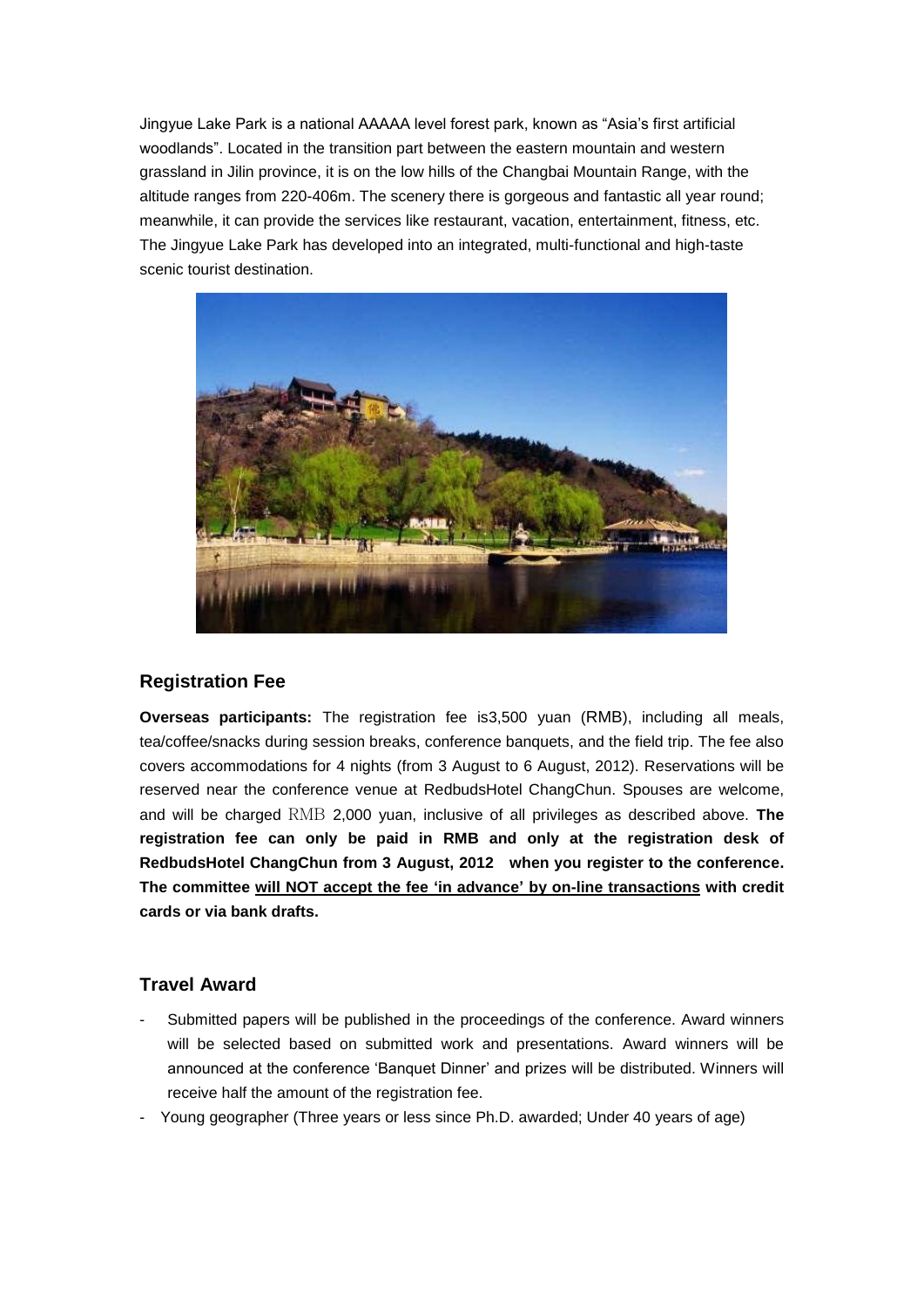#### **ORGANIZATION**

| Organizer:     | The Geographical Society of China (GSC)       |
|----------------|-----------------------------------------------|
| Co-organizers: | The Association of Japanese Geographers (AJG) |
|                | The Korean Geographical Society (KGS)         |

#### **ORGANIZING COMMITTEE**

#### **Chairperson:**

Prof. Zhang Guoyou, Secretary-General of GSC, China Prof. Xiu Chunliang, Northeast Normal University, China

#### **Secretary-General:**

Prof. Cao Guangzhong, Chairperson of the Working Committee for Young Geographers of GSC, Peking University, China

Prof. Wang Xiangdong, Vice-Chairperson of the Working Committee for Young Geographers of GSC, Northeast Normal University, China

#### **Committee Members**

Prof. Ock Han-Suk, Kangwon National University, Korea Prof. Choo Sungjae, Kyung Hee University, Korea Prof. Lee Byung-Min, Konkuk University, Korea Prof. SUGAI Toshihiko, University of Tokyo, Japan Prof. YAMAMOTO Kenta, Faculty of Ecomomics, Kyushu International University, Japan Prof. ARAKI Hitoshi, Yamaguchi University, Japan Prof. Zhang Guoyou, Secretary-General of GSC, China Prof. Chai Yanwei, Peking University, China Prof. Leng ShuYing, Vice-General Secretary of GSC, National Natural Science Foundation of China Vice-Prof. Cao Guangzhong, Chairperson of the Working Committee for Young Geographers of GSC, Peking University, China Prof. Wu Zhengfang, Northeast Normal University, China Prof. Wang Shijun, Northeast Normal University, China Prof. He Xingyuan, Northeast Institute of Geography and Agroecology, Chinese Academy of Sciences Prof. Zhang Pingyu, Northeast Institute of Geography and Agroecology, Chinese Academy of Sciences Prof. Nan Ying, Yanbian University, China Prof. Yuang Xiaoting, Northeast Normal University, China Prof. Zhang Hongyan, Northeast Normal University, China Prof. Yuang Jiadong, Northeast Normal University, China Prof. Jiang Ming, Northeast Institute of Geography and Agroecology, Chinese Academy of Sciences Prof. Wang Xiangdong, Vice-Chairperson of the Working Committee for Young Geographers of GSC, Northeast Normal University, China Prof. Li Zhigang, Vice-Chairperson of the Working Committee for Young Geographers of GSC, Sun Yat-sen University, China Prof. Liu YanJun, Northeast Normal University, China Prof. Lu Shan, Northeast Normal University, China Prof. Li Mingyu, Yanbian University, China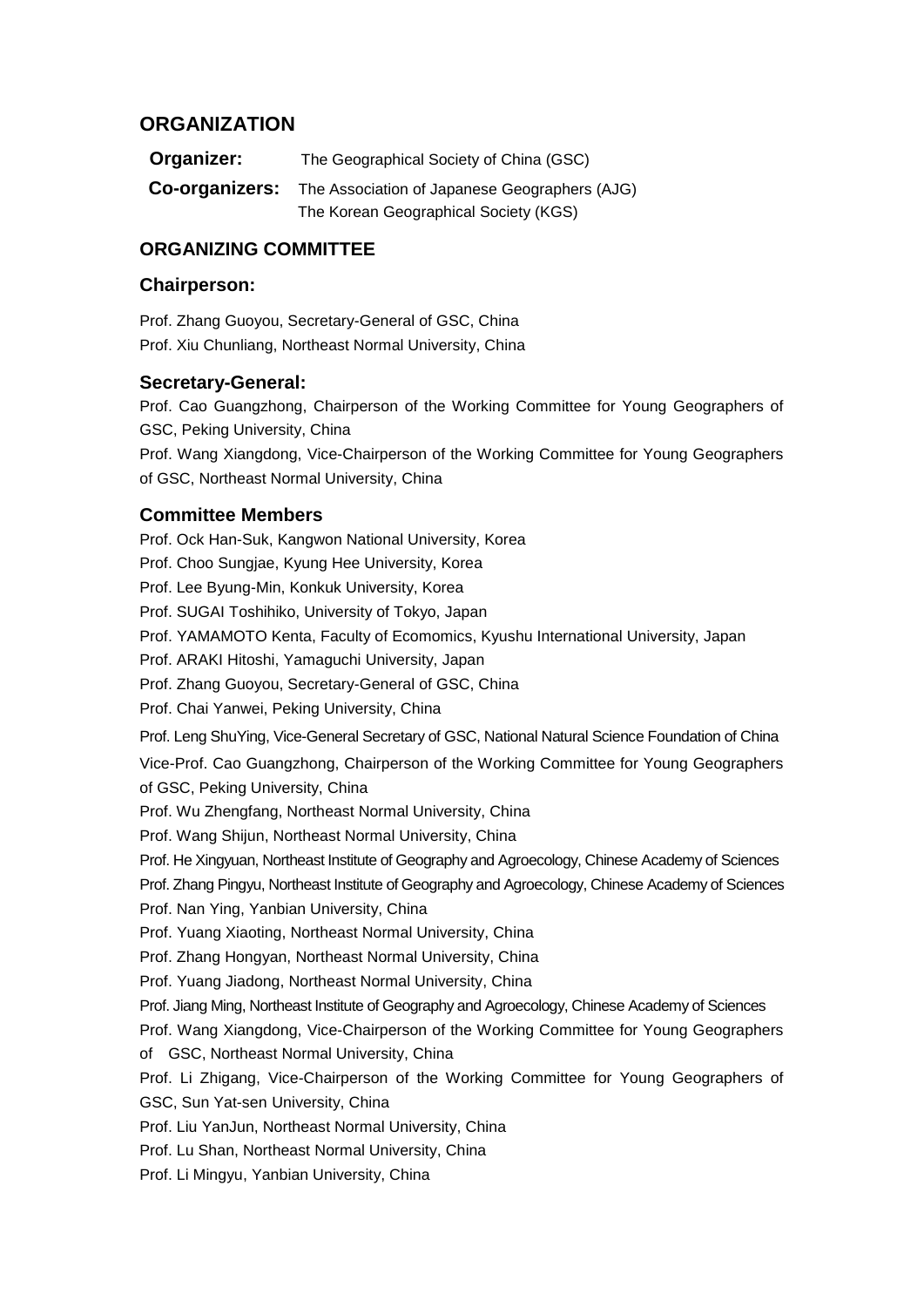#### **ADVISORY COMMITTEE**

Prof. Lee Chul Woo, President of the KGS, Korea Prof. YAGASAKI Noritaka, President of the AJG, Japan Prof. Liu Yanhua, Vice President of the GSC, China Academician and Prof. Liu XingTu, Northeast Institute of Geography and Agroecology, Chinese Academy of Sciences, China Academician and Prof. Fu Bojie, Vice President of the GSC, Research Center for Eco-Environmental Sciences , Academy of Sciences Prof. Song Changqing, Vice President of the GSC, National Natural Science Foundation of China Prof. Chen Cai, Northeast Normal University, China

#### **♣ INQUIRIES**

For further information, please visit: http://cjk.nenu.edu.cn or email Prof. Xiu Chunliang (Secretary-General) [\(cjkhy2012@163.com\)](mailto:cjkhy2012@163.com)

#### **About ChangChun**



Changchun is a new city with only about 200 years history. It is the center of politics, economy, culture, technology and transportation in Jilin province. At present, Changchun has developed into a famous international automobile city, green food city, education and culture city, film city, forest city, and sculpture city.

#### **From Longjia International Airport (2 Transportation Options)**

**OPTION 1** - Take Airport Bus from Longjia International Airport to the Minhang Hotel, the distance is around 25 km and it takes about 40 mins, the price of the ticket is 25 RMB. After taking off the bus, take a taxi to the Redbuds Hotel, the distance is around 3 km and it will cost 10 RMB.

**OPTION** 2 Take a taxi from Longjia International Airport to the Redbuds Hotel, The distance is around 30 km and it takes about 50 mins, the price is about 100 RMB.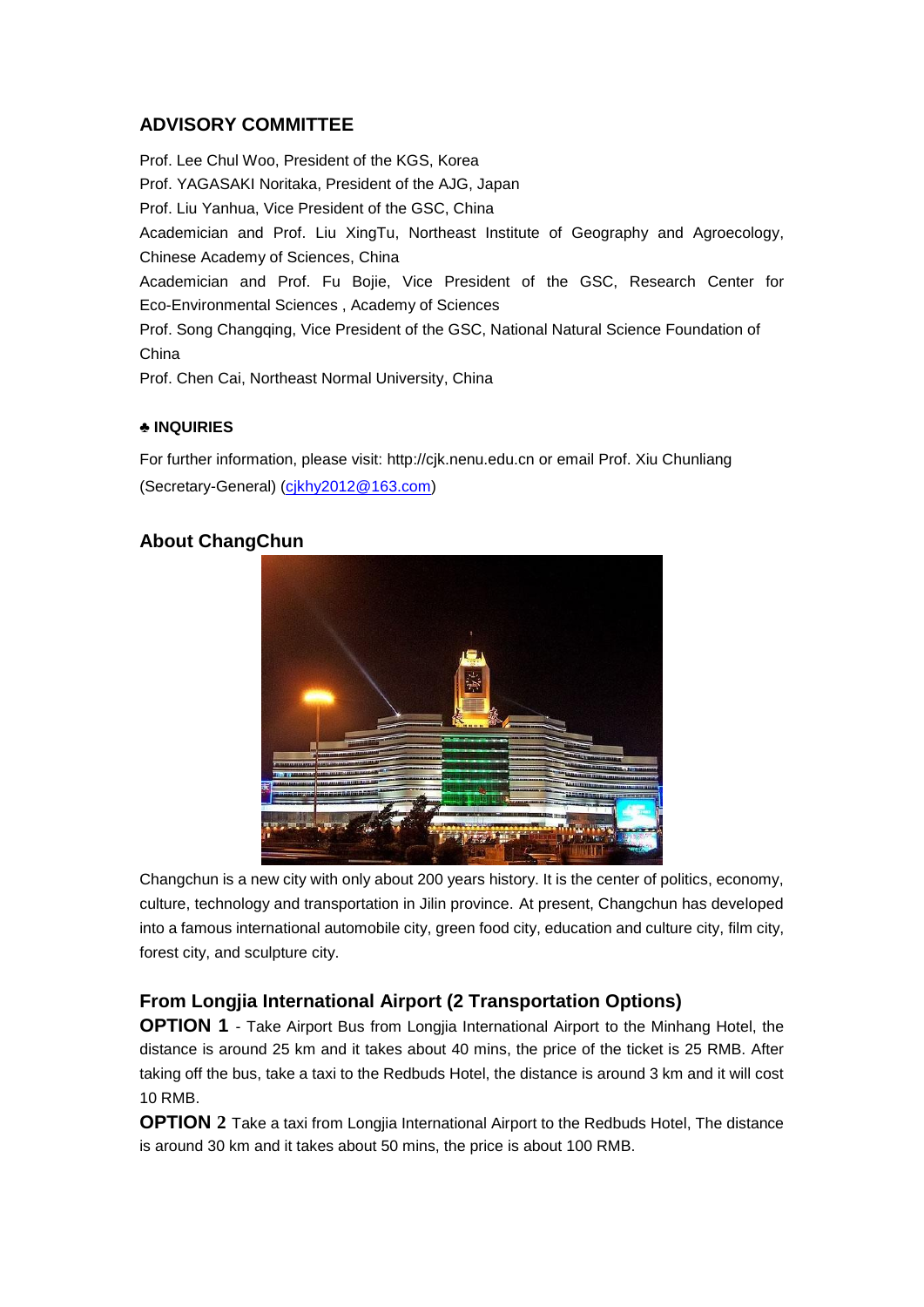## **7 th CHINA-JAPAN-KOREA JOINT CONFERENCE ON GEOGRAPHY**

**August 3-6, 2012**

**Changchun, China**

### **Registration Form**

| <b>Information</b>        |  |                                                                       |         |                  |  |  |
|---------------------------|--|-----------------------------------------------------------------------|---------|------------------|--|--|
| First name                |  |                                                                       |         | Last name:       |  |  |
| Title:                    |  |                                                                       |         | Nationality:     |  |  |
| Institution/Organization: |  |                                                                       |         |                  |  |  |
| Passport number:          |  |                                                                       |         | (Date of Expiry: |  |  |
| <b>Contact</b>            |  |                                                                       |         |                  |  |  |
| Mailing address:          |  |                                                                       |         |                  |  |  |
| Postal code::             |  |                                                                       | Fax:    |                  |  |  |
| Telephone:                |  |                                                                       | E-mail: |                  |  |  |
| <b>Presentation</b>       |  |                                                                       |         |                  |  |  |
| Paper title:              |  |                                                                       |         |                  |  |  |
| During the conference,    |  | $\Box$ Make a paper presentation<br>$\Box$ Make a poster presentation |         |                  |  |  |
| you will:                 |  | $\Box$ Join in the scientific excursion                               |         |                  |  |  |